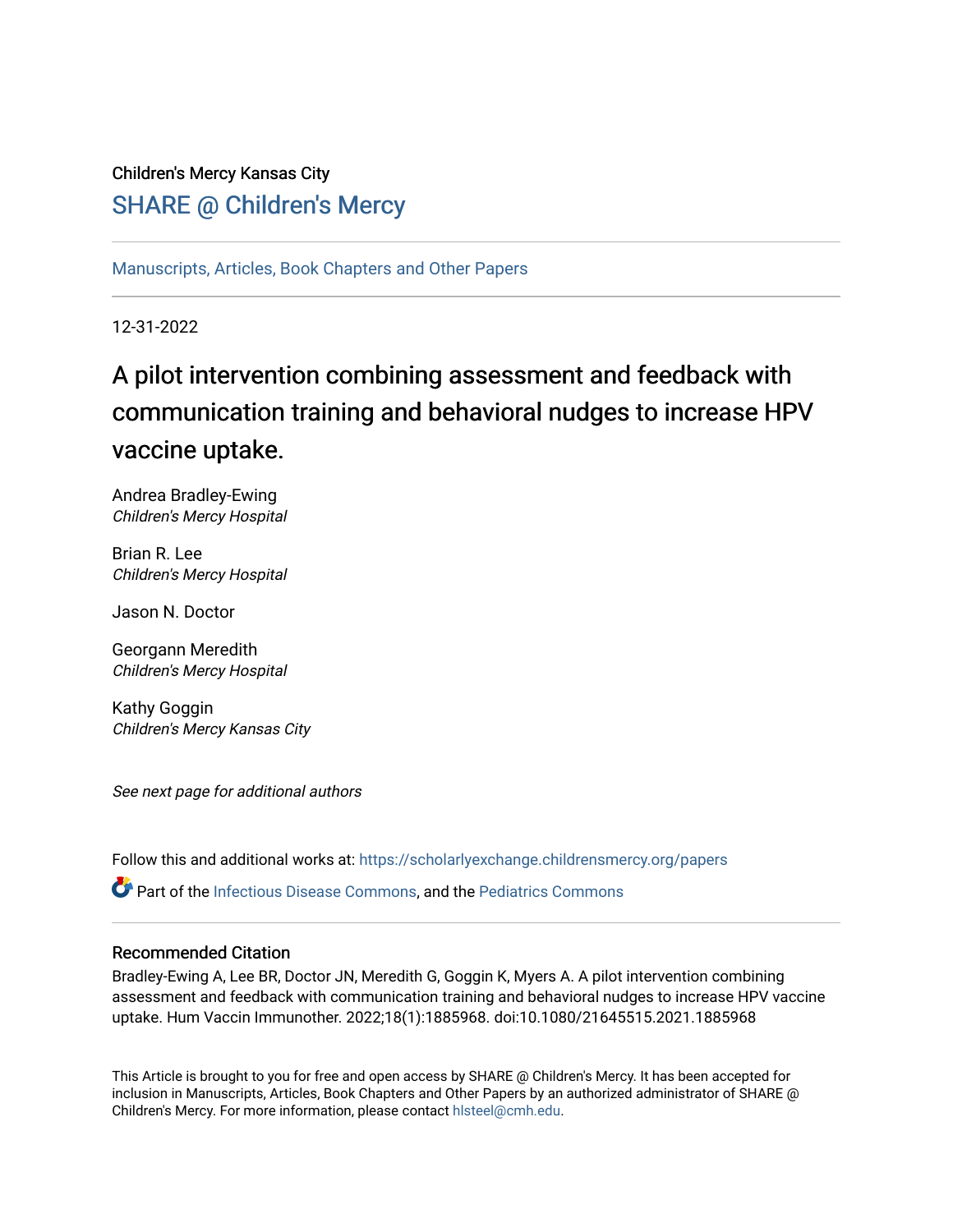# Creator(s)

Andrea Bradley-Ewing, Brian R. Lee, Jason N. Doctor, Georgann Meredith, Kathy Goggin, and Angela Myers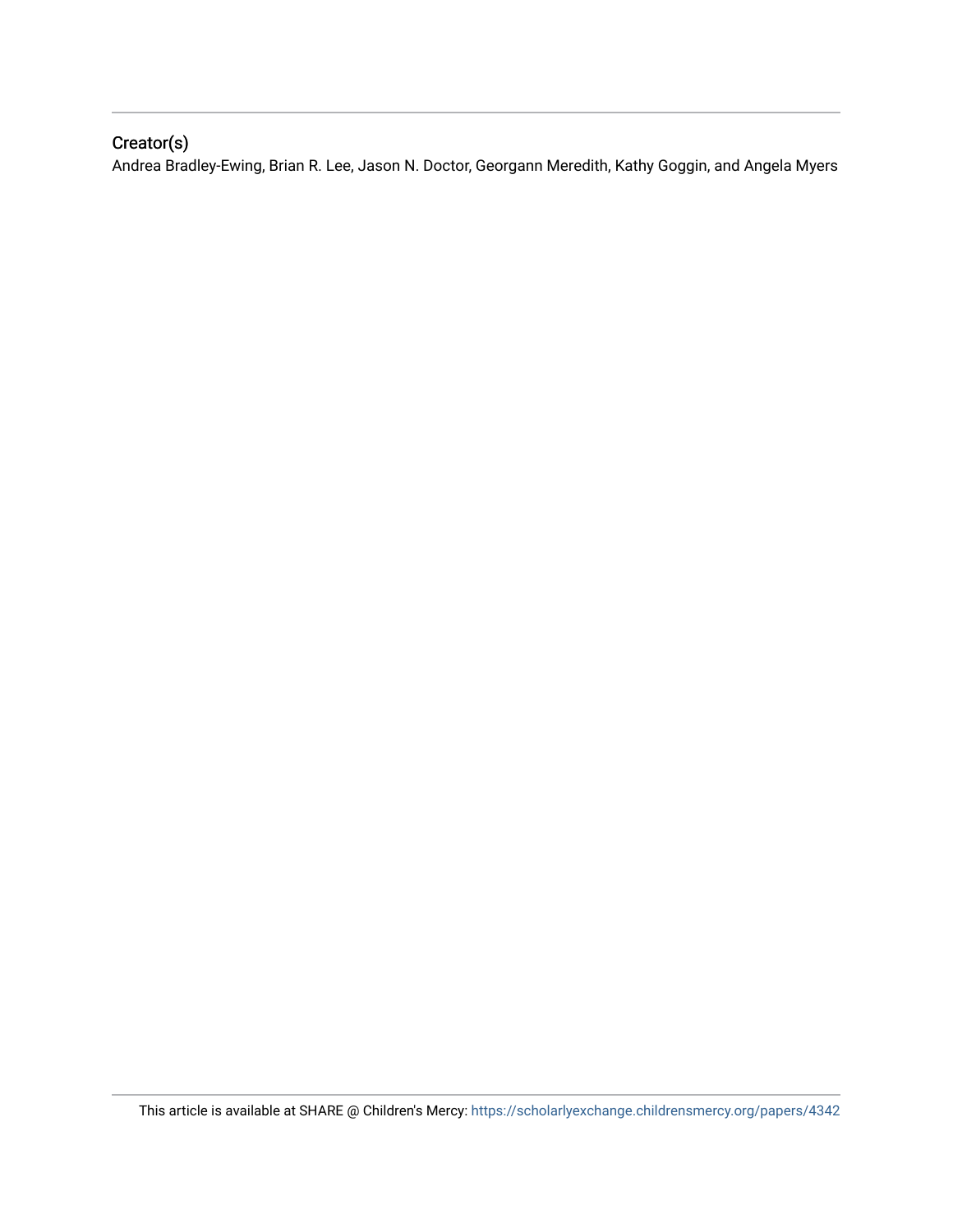



**Human Vaccines & Immunotherapeutics**

**ISSN: (Print) (Online) Journal homepage:<https://www.tandfonline.com/loi/khvi20>**

# **A pilot intervention combining assessment and feedback with communication training and behavioral nudges to increase HPV vaccine uptake**

**Andrea Bradley-Ewing, Brian R. Lee, Jason N. Doctor, Georgann Meredith, Kathy Goggin & Angela Myers**

**To cite this article:** Andrea Bradley-Ewing, Brian R. Lee, Jason N. Doctor, Georgann Meredith, Kathy Goggin & Angela Myers (2022) A pilot intervention combining assessment and feedback with communication training and behavioral nudges to increase HPV vaccine uptake, Human Vaccines & Immunotherapeutics, 18:1, 1885968, DOI: [10.1080/21645515.2021.1885968](https://www.tandfonline.com/action/showCitFormats?doi=10.1080/21645515.2021.1885968)

**To link to this article:** <https://doi.org/10.1080/21645515.2021.1885968>

ര

© 2021 The Author(s). Published with license by Taylor & Francis Group, LLC.

Published online: 04 Jun 2021.

| ł<br>۰. |
|---------|
|         |

[Submit your article to this journal](https://www.tandfonline.com/action/authorSubmission?journalCode=khvi20&show=instructions)  $\mathbb{Z}$ 

**III** Article views: 1058



[View related articles](https://www.tandfonline.com/doi/mlt/10.1080/21645515.2021.1885968)  $\mathbb{Z}$ 



[View Crossmark data](http://crossmark.crossref.org/dialog/?doi=10.1080/21645515.2021.1885968&domain=pdf&date_stamp=2021-06-04)  $\mathbb{Z}$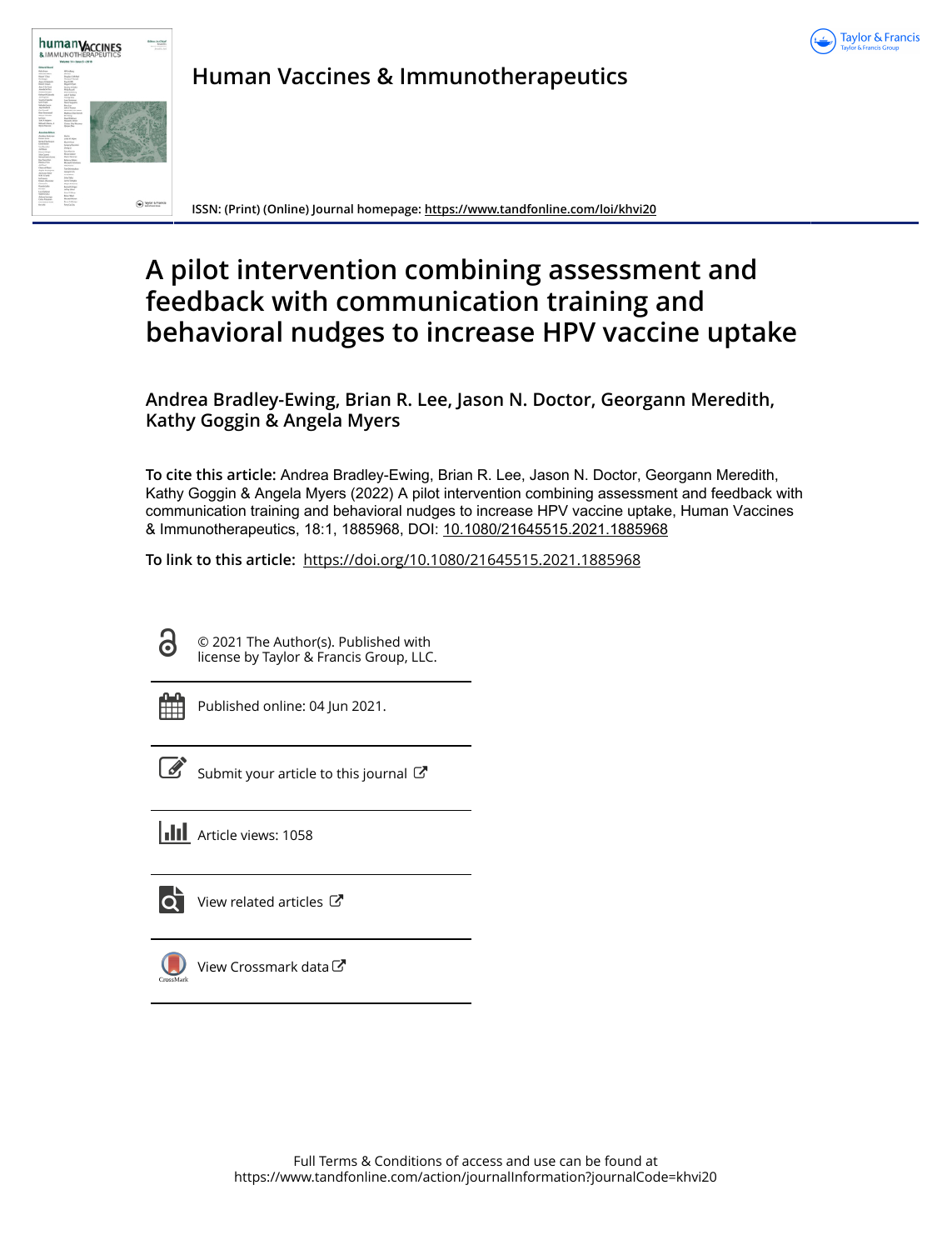

**a** OPEN ACCESS **a** Check for updates

# **A pilot intervention combining assessment and feedback with communication training and behavioral nudges to increase HPV vaccine uptake**

Andre[a](#page-3-0) Bradley-Ewing<sup>a</sup>, Brian R. Lee<sup>a</sup>, Jason N. Do[c](#page-3-1)tor<sup>b</sup>, Georgann Mere[d](#page-3-2)ith<sup>c</sup>, Kathy Goggin<sup>d</sup>, and Angela Myers<sup>e</sup>

<span id="page-3-3"></span><span id="page-3-2"></span><span id="page-3-1"></span><span id="page-3-0"></span><sup>a</sup>Division of Health Services and Outcomes Research, Children's Mercy Kansas City, Kansas City, Missouri, USA; <sup>b</sup>Department of Health Policy and Management, Sol Price School of Public Policy, University of Southern California, Los Angeles, California, USA; <sup>c</sup>Division of Infectious Diseases, Children's Mercy Kansas City, Kansas City, Missouri, USA; <sup>d</sup>Division of Health Services and Outcomes Research, Children's Mercy Kansas City, University of Missouri – Kansas City Schools of Medicine and Pharmacy, Kansas City, MO USA; <sup>e</sup>Division of Infectious Diseases, Children's Mercy Kansas City, University of Missouri-Kansas City School of Medicine, Kansas City, Missouri, USA

#### **ABSTRACT**

Human papillomavirus (HPV) causes >40,000 cancer diagnoses each year, yet vaccination rates remain low because widespread implementation of strategies to increase vaccinations has not occurred. Behavioral nudges have demonstrated efficacy in improving uptake of desired behaviors in health care settings but have not been tested for increasing HPV vaccinations. We assessed the impact of an intervention combining behavioral nudges with other proven strategies (i.e., assessment and feedback, provider communication training) on HPV vaccination rates and parental satisfaction in four Midwestern pediatric, outpatient practices. Practices were randomly assigned to receive either assessment and feedback or assessment and feedback combined with vaccine communication training and behavioral nudges in the form of vaccine commitment posters. Providers (n = 16) completed surveys regarding vaccine policies and parents (n = 215) reported on their child's vaccine history and satisfaction with the consultation. Three practices increased HPV vaccination rates (1–10%); however, there was no statistically significant difference by study arm. Most parents (*M* age 41.3; *SD* 8.1; 85% female, 68% White) indicated their child had previously initiated the HPV vaccine series (61%) and 72% indicated receipt of an HPV vaccine during the study visit. Concerns among HPV vaccine-hesitant parents (28%) included vaccine safety and believing the vaccine is unnecessary (40%). Most parents were satisfied with their consultation. Practices in both intervention groups increased vaccination rates. While some parents continue to harbor concerns about vaccine safety and necessity, parents welcomed discussions about HPV and were satisfied with their provider's communication regardless of their vaccine decisions.

# **Introduction**

<span id="page-3-4"></span>Every year 14 million Americans are infected with human papillomavirus (HPV) and more than 44,000 are diagnosed with HPV-related cervical, oropharyngeal, anal, penile, or vagi-nal cancer.<sup>[1](#page-7-0),2</sup> While vaccines to prevent HPV infection have been widely available for more than a decade, vaccine initiation rates in the U.S. are only 69.9% for adolescent girls and 66.3% for boys.<sup>[3](#page-7-2)</sup> Regional disparities also exist, with some Midwestern states reporting HPV vaccination rates 6% lower than the national average. $3$  HPV vaccination rates in the U.S. lag behind other developed countries, like Australia whose rates range from 76% to 80% for males and females. $4$ 

<span id="page-3-6"></span><span id="page-3-5"></span>Effective strategies, including The Centers for Disease Control and Prevention (CDC) AFIX (Assessment, Feedback, Incentive and eXchange) quality improvement program and high-quality provider recommendations that include presumptive announcements, cancer prevention messaging, and urging of same-day vaccination, have been effective in increasing HPV vaccination rates.<sup>5-13</sup> However, consistent implementation of these strategies has not been realized with less than 50% of parents receiving a high-quality HPV vaccine recommendation, and some not receiving a recommendation at all.<sup>10</sup> Behavioral

<span id="page-3-9"></span>"nudges," operationalized as poster-sized commitment displays, have demonstrated success in improving antibiotic prescribing and hand hygiene among providers in clinical care settings. $14-17$ Nevertheless, no studies to date have examined the potential impact of behavioral nudges on HPV vaccination rates. This pilot study examined the comparative effectiveness of an intervention that combined assessment and feedback with behavioral nudges and provider communication training, to a single intervention of assessment and feedback to increase HPV vaccination rates and assess parent satisfaction.

#### **Methods**

#### *Procedures*

Community-based practices affiliated with an integrated academic pediatric network were invited to participate in the study. Four practices in urban and suburban areas in a Midwestern region of the United States with lower than national average HPV vaccination rates participated. Practices were matched on baseline HPV vaccination rates (lower =  $<50\%$  initiation vs higher performing =  $\geq50\%$  initiation) and randomized to receive either the combined (C)

<span id="page-3-8"></span><span id="page-3-7"></span>CONTACT Andrea Bradley-Ewing **©** abradleyewing@cmh.edu **D** Division of Health Services and Outcomes Research, Children's Mercy Kansas City, 2401 Gillham Road, Kansas City, Missouri 64108, USA.

© 2021 The Author(s). Published with license by Taylor & Francis Group, LLC.

This is an Open Access article distributed under the terms of the Creative Commons Attribution-NonCommercial-NoDerivatives License (http://creativecommons.org/licenses/by-nc-nd/4.0/), which permits non-commercial re-use, distribution, and reproduction in any medium, provided the original work is properly cited, and is not altered, transformed, or built upon in any way.

#### **ARTICLE HISTORY**

Received 9 December 2020 Revised 14 January 2021 Accepted 31 January 2021

#### **KEYWORDS**

HPV; recommendation; nudge; communication; concerns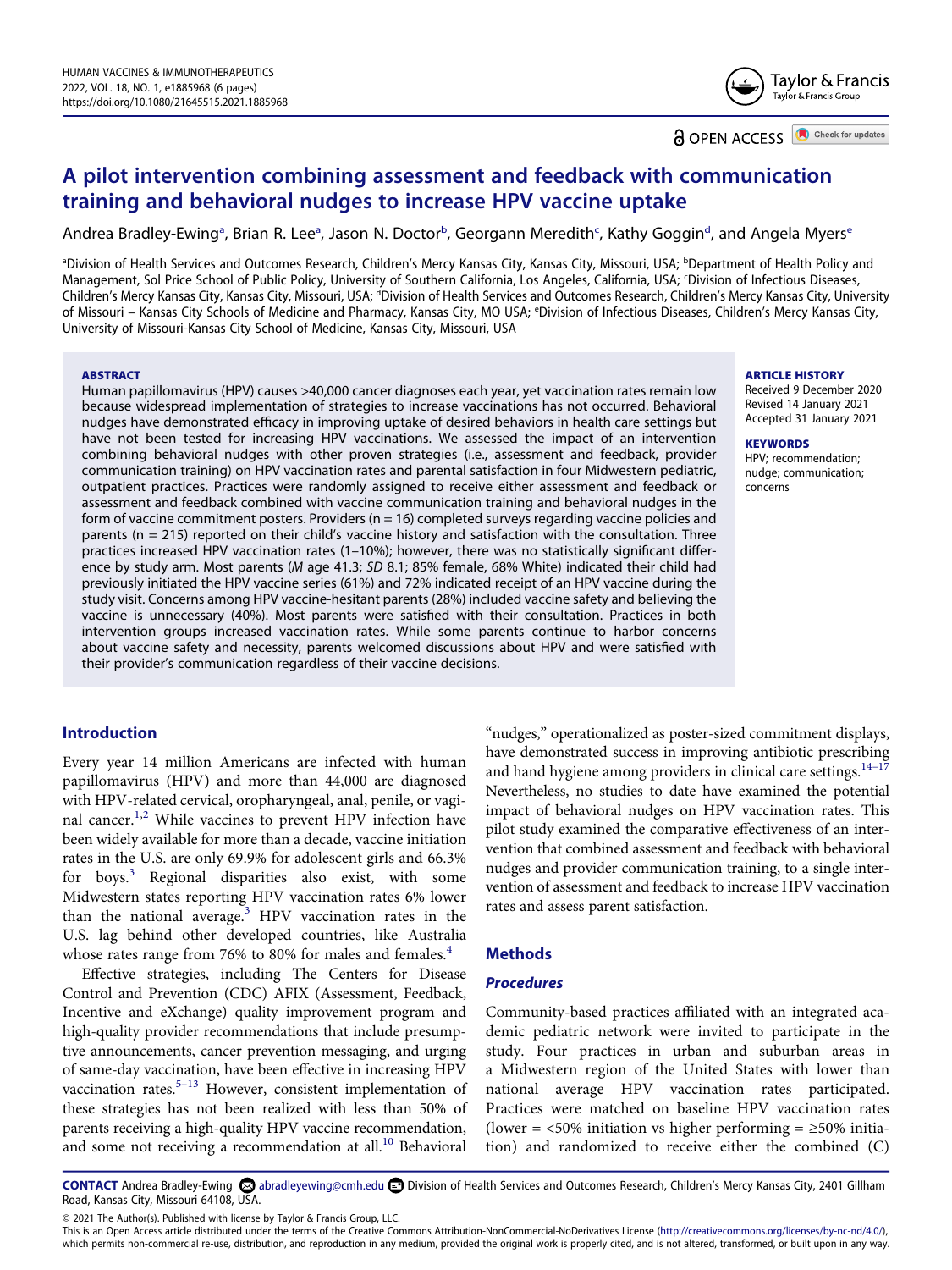e1885968-2  $\Rightarrow$  A. BRADLEY-EWING ET AL.

intervention (assessment and feedback, provider communication training, and behavioral nudges) or the single (S) intervention (assessment and feedback alone). One lower and one higher performing practice was randomized to each arm. Baseline and post-intervention vaccination rates were determined through billing claims data submitted by each practice through the Children's Health Network (CHN) database administered by a local academic children's hospital.

# *Participants*

A convenience sample of parents or legal guardians (hereinto referred to as parents) was recruited from each practice. Parents were eligible to participate if they were aged 18 or older, English speaking, and presented to one of the four practices with a child aged 9–17 who had not completed the HPV vaccine series. Data collection occurred from October 2018 through September 2019. The study protocol was approved by the hospital's Institutional Review Board (IRB approval # 00000134).

#### *Measures*

Data, including demographics, child's vaccine history, and parent's thoughts about HPV vaccine and the visit were collected. The survey was self-administered after the parents' consultation with a pediatric care provider. All responses were collected and managed using REDCap electronic data capture tools via tablet computers.<sup>18</sup> Data collection activities took approximately 5 minutes to complete.

# <span id="page-4-0"></span>*Demographics*

Demographic information collected included parents' age, gender, race education, and ethnicity. Additionally, parents were asked demographic questions about their child (age, race, gender, health insurance type).

### *Vaccine history*

Ten items assessed adolescents' prior vaccine history. Parents were asked to indicate whether a health care provider ever recommended tetanus-diphtheria-pertussis vaccine (Tdap/ "tetanus shot"), MCV (meningococcal conjugate vaccine/ "meningitis shot") or HPV vaccines. Additionally, parents were asked how old their child was when they received the recommendation and whether their child received each vaccine.

# *HPV vaccine intentions*

Vaccine intentions were assessed by asking parents of children who had not yet completed the HPV vaccine series to indicate the likelihood that their child would receive an HPV vaccine within the next 12 months using a 5-point Likert scale with responses ranging from "not at all likely" to "very likely". Parents who indicated their child completed the vaccine series that day were not asked about their future vaccine intentions. To analyze future vaccine intentions, parents were classified as HPV vaccine hesitant if they responded with "not too likely", "not likely at all", or "not sure/don't know", whereas "very likely" and "somewhat likely" responses were considered nonhesitant. Parents who indicated it was unlikely their child would receive an HPV vaccine in the future provided a reason for their hesitation.

#### *Satisfaction with provider*

<span id="page-4-1"></span>Parent satisfaction with the consultation was assessed with the Engagement with Health Care Provider scale,<sup>[19](#page-8-4)</sup> a 13-item scale developed to measure patient's satisfaction with the services offered by their providers. Reliability of the scale is high (Cronbach's alpha = .96).<sup>19</sup> Parents were asked to indicate their level of satisfaction with their child's health care provider's communication about vaccines as well as the overall visit. Response options ranged from very satisfied to very dissatisfied.

# *Analysis*

<span id="page-4-3"></span><span id="page-4-2"></span>Categorical frequencies were calculated with differences in proportions compared using chi-square tests (Pearson's and Fisher's exact, where appropriate). The Kruskal–Wallis test was used to compare engagement scores across sites and across arm.<sup>20</sup> Unadjusted logistic regression models were run when comparing the odds of HPV initiation and same-day vaccinations across sites and across arms. Quantitative analyses were completed using Stata 14.2 software.<sup>[21](#page-8-6)</sup> Content analysis strategies were used to identify common themes in parents' stated reasons for why it was "not likely at all", "not too likely", or "not sure/don't know" if their child would receive an HPV vaccine in the next  $12$  months.<sup>[22](#page-8-7)</sup> Using open coding procedures, two coders independently identified seven themes and assigned parents' response to one or more theme. Disagreements between raters were resolved through discussion and consensus.

#### <span id="page-4-4"></span>**Results**

#### *Vaccination rates by practice*

Three of the four practices evidenced an increase in HPV vaccination rates and there was a statistically significant difference by practice; however, there was no significant difference by study arm ([Figure 1.](#page-5-0) Baseline and Follow-up HPV Vaccination Rates Practice Claims data). The two practices with the highest baseline HPV vaccination rates (S1 and C2), evidenced a 3–10% increase in HPV vaccine initiation rates at 12-month follow-up. Practices with higher baseline vaccination rates had a significant increase in HPV vaccination rates compared to practices with lower baseline vaccination rates ( $p < .001$ ). The second singleintervention practice (S2) had a slight increase (1%) while the other combined intervention practice (C1) was relatively unchanged. In addition to increased HPV vaccination rates, all practices also showed an increase in Tdap and meningococcal rates (0.8% to 12.1%) [\(Table 1](#page-5-1)).

### *Parents' thoughts about HPV vaccines*

Overall, 215 parents were enrolled in the study. Demographic data were analyzed for all parents and patients [\(Table 2\)](#page-5-2). Most parents were, female (85%), White (68%), with a mean age of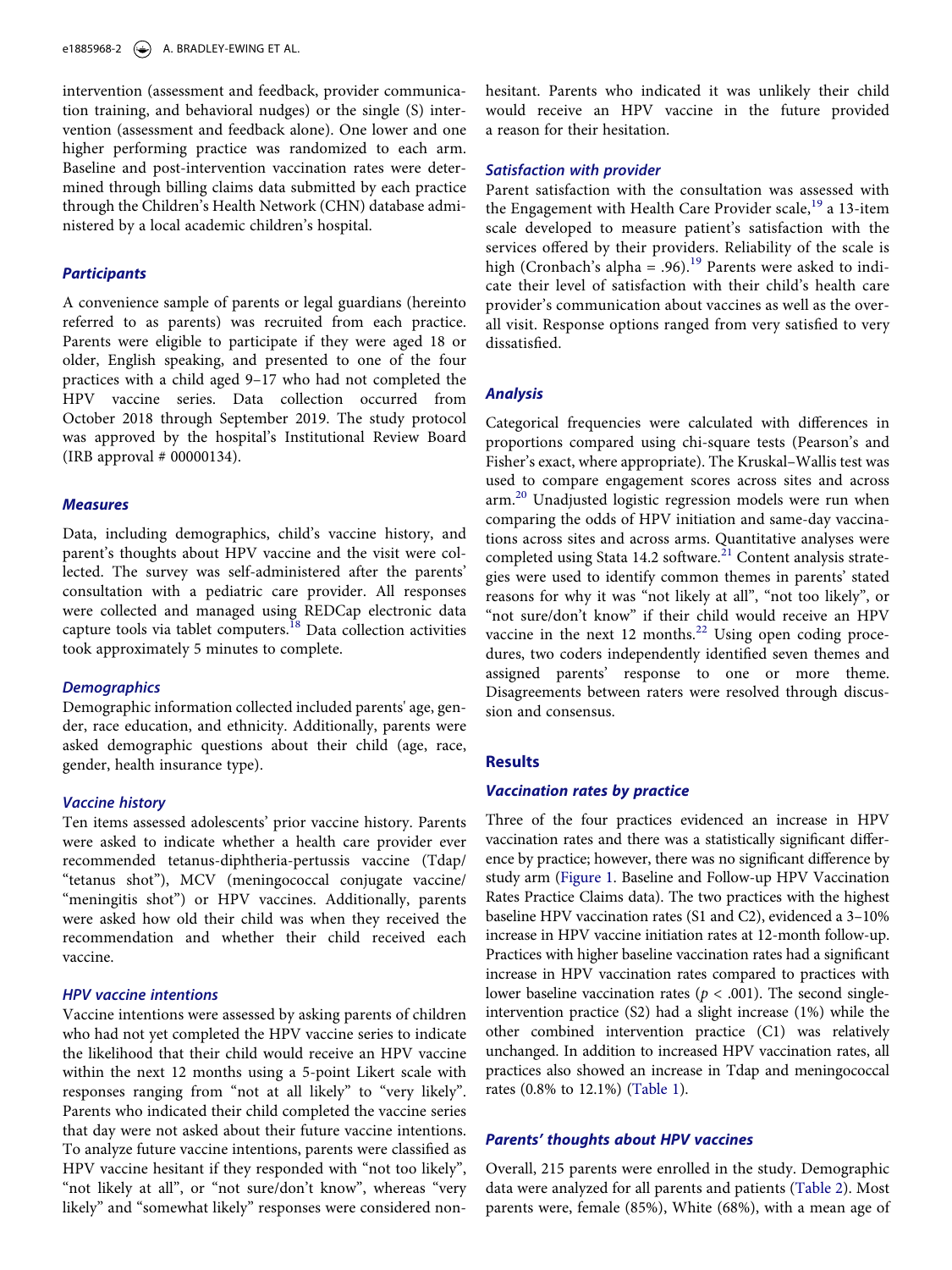<span id="page-5-0"></span>

Figure 1. Baseline and Follow-up HPV Vaccination Rates (Practice Claims data).

<span id="page-5-1"></span>**Table 1.** Baseline and Follow-up of Tdap and MCV Vaccination Rates (Practice Claims data).

| clinic         | vaccine    | baseline | post_period | change |
|----------------|------------|----------|-------------|--------|
| S <sub>1</sub> | Tdap       | 86.6     | 88.3        | 1.7    |
| S <sub>2</sub> | Tdap       | 57.1     | 69.2        | 12.1   |
| C1             | Tdap       | 71.3     | 73.4        | 2.1    |
| C <sub>2</sub> | Tdap       | 72.9     | 74.2        | 1.3    |
| S1             | <b>MCV</b> | 84.5     | 87.6        | 3.1    |
| S <sub>2</sub> | <b>MCV</b> | 79.6     | 83          | 3.4    |
| C1             | <b>MCV</b> | 72.5     | 75.1        | 2.6    |
| C <sub>2</sub> | MCV        | 86.1     | 86.9        | 0.8    |

41.34 years (*SD* = 8.05). More than half of the adolescent patients were female (53%) and White (63%), with a mean age of 12.15 years (SD =  $1.68$ ).

# *Vaccine history*

When asked "Has a doctor or other health care provider ever recommended your child receive the HPV vaccine?" 95% of parents responded "yes." However, the proportion of parents that indicated their child had initiated the HPV vaccine series (61%) was significantly lower when compared to Tdap (86%;  $p < .001$ ) and MCV (69%;  $p < .001$ ). Many parents were unsure of their child's prior vaccine history, including 2% who were uncertain about prior HPV vaccination, and 17% who were unsure of previous MCV vaccination. However, 72% of parents indicated their child received an HPV vaccine during the study visit ([Table 3](#page-6-0)).

# *Intentions for future HPV vaccination*

Most parents whose child had not completed the vaccine series (70%) indicated their child would likely receive an HPV vaccine within the next 12 months. Nearly 9% of parents were uncertain about their future vaccine intentions. Vaccine hesitancy was similar in the combined and single-intervention

<span id="page-5-2"></span>

| Table 2. Parent and patient Demographics. |             |
|-------------------------------------------|-------------|
| Parent age – mean (sd)                    | 41.3(8.1)   |
| Female parent – $n$ (%)                   | 169 (85.4%) |
| Hispanic parent                           | 7(3.6%)     |
| Parent race                               |             |
| African American                          | 55 (27.8%)  |
| White                                     | 134 (67.7%) |
| Other                                     | $9(4.6\%)$  |
| Parent education                          |             |
| Some high school                          | $6(3.0\%)$  |
| HS degree or GED                          | 22 (11.1%)  |
| Post HS training                          | 72 (36.4%)  |
| Undergraduate degree                      | 58 (29.3%)  |
| Graduate degree                           | 35 (17.7%)  |
| Other/unknown                             | 5(2.5%)     |
| Child age – mean (sd)                     | 12.2(1.7)   |
| Insurance – $n\llap/$                     |             |
| Private                                   | 135 (68.2%) |
| Medicaid/Medicare                         | 58 (29.3%)  |
| Other/None                                | 5(2.5%)     |
| Female child                              | 105 (53.0%) |
| Hispanic child                            | 14 (7.1%)   |
| Child race                                |             |
| African American                          | 54 (27.3%)  |
| White                                     | 125 (63.1%) |
| Other                                     | 19 (9.6%)   |

arms (27% vs. 33%;  $p = .51$ ). Vaccine hesitation varied across sites, from 19% to 38%, although these differences were not significant ( $p = .18$ ).

Reasons for why it was "not likely at all", "not too likely", or "not sure/don't know" that their child would receive an HPV vaccine in the next 12 months were provided by 60 parents. Reasons included parental concerns about vaccine safety (30%), beliefs that the vaccine was unnecessary (15%), and because their child was not sexually active (20%). Less common reasons for hesitancy regarding future HPV vaccine uptake included lack of provider recommendation (2%), no requirement for school entry (5%), lack of insurance or costs of vaccination (2%), and limited knowledge that HPV could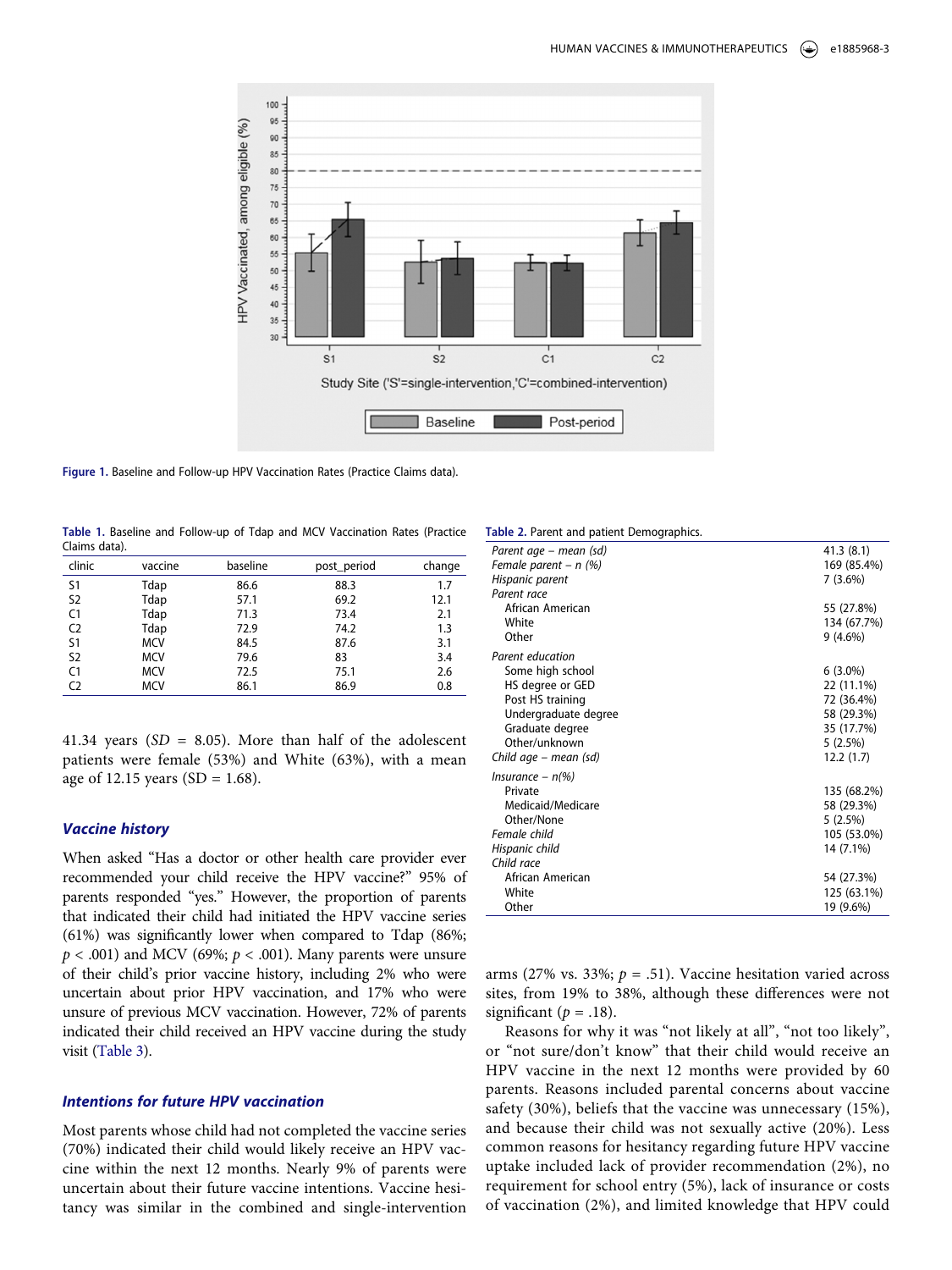<span id="page-6-0"></span>

|  |  |  |  | Table 3. Parent reported HPV vaccination uptake. |  |
|--|--|--|--|--------------------------------------------------|--|
|--|--|--|--|--------------------------------------------------|--|

|                                                        | Frequency | Percent | Odds ratio | p-value                      | 95% CI      |
|--------------------------------------------------------|-----------|---------|------------|------------------------------|-------------|
| Has your child ever received an HPV shot? <sup>a</sup> |           |         |            |                              |             |
| Yes                                                    | 23        | 79.3%   | 3.38       | 0.02                         | 1.22, 9.42  |
| S1                                                     | 34        | 53.1%   | -ref-      |                              |             |
| S <sub>2</sub>                                         | 28        | 59.6%   | 1.30       | 0.50                         | 0.61, 2.79  |
| C <sub>1</sub>                                         | 42        | 68.9%   | 1.95       | 0.07                         | 0.94, 4.05  |
| C <sub>2</sub>                                         | 57        | 61.3%   | -ref-      | -                            |             |
| Single Intervention (S)                                | 70        | 64.8%   | 1.16       | 0.61                         | 0.66, 2.07  |
| Combined Intervention (C)                              |           |         |            |                              |             |
| Child received an HPV shot today?                      |           |         |            |                              |             |
| Yes                                                    | 27        | 90.0%   | 6.23       | 0.01                         | 1.72, 22.63 |
| S <sub>1</sub>                                         | 39        | 59.1%   | -ref-      |                              |             |
| S <sub>2</sub>                                         | 34        | 68.0%   | 1.47       | 0.33                         | 0.68; 3.18  |
| C1                                                     | 49        | 80.3%   | 2.83       | 0.01                         | 1.27; 6.29  |
| C <sub>2</sub>                                         | 66        | 68.8%   | -ref-      | $\qquad \qquad \blacksquare$ | -           |
| Single Intervention (S)                                | 83        | 74.8%   | 1.35       | 0.34                         | 0.73, 2.48  |
| Combined Intervention (C)                              |           |         |            |                              |             |

*a Parental reports of 'unknown' whether the vaccine was administered were excluded*

cause cancer (2%) and other reasons (e.g. waiting until older to vaccinate-25%).

#### *Parent satisfaction*

Most parents were satisfied with the provider's communication (≥96%), as well as their overall consultation (≥96%). There was no difference in satisfaction between parents of patients who received a same-day HPV vaccination and those who did not (*p* = .20). Both parents of children who received a vaccine at the visit, and those who did not felt informed about their decision (*p* = .19) and that their decision was best for their child  $(p = .69)$ . There was also no difference in satisfaction scores between clinic sites ( $p = .58$ ) or study arms ( $p = .42$ ).

#### **Discussion**

Three practices evidenced an increase in HPV vaccination rates from baseline to study end. This result was somewhat expected as all four sites received an active intervention. However, despite being randomized to different study arms, the two practices with similarly high baseline vaccination rates had the highest increase in post-intervention vaccination rates. This suggests the impact of interventions may be moderated by clinic policies, procedures, and culture. For example, exit interviews with providers revealed that practices with higher baseline vaccination rates had formal policies requiring every member of the health care team to be aware of a patient's vaccine status prior to their well-child visit. Other policies included recommending and administering vaccines to eligible patients during any visit (e.g. sick visit, sibling's well-visit), and excusing parents from the practice who choose not to vaccinate their children (e.g., Tdap and MCV). We also noted that practices with an increase in HPV vaccination rates also had increased rates of Tdap and MCV vaccines. This result con-firms results found in previous studies<sup>5,9-[13](#page-8-0)</sup> that suggest parents are more likely to agree to initiate or complete the HPV vaccine series when bundled with other adolescent vaccines. Additionally, some of the sites received CDC and industrysponsored HPV vaccine promotional items and one singleintervention site decided to appoint a vaccine coordinator

shortly after their baseline visit to improve their early childhood and adolescent vaccination rates.

In addition to practice policies, practices with higher baseline and post-intervention HPV vaccination rates tended to be smaller (e.g., 4 or fewer primary care providers), located in suburban communities, and maintained a more stable patient population, increasing the likelihood that the patient's vaccine history was known to clinic staff and patients would likely return for follow-up care. During parent recruitment activities, research coordinators noted clinic staff often had a longstanding relationship with patients and families (5 or more years) and often provided care for more than one member of the family. Research suggests that parent-provider communication and rapport may impact parent's willingness to follow the advice of their child's health care provider.<sup>23</sup> Additionally, dissemination of interventions may be more effective in smaller practices with centralized communication channels and a vaccine champion who sets the tone for the practice.

<span id="page-6-2"></span>Most parents received HPV vaccine recommendations from their child's health care providers; however, nearly 40% elected not to vaccinate their child and baseline HPV vaccination rates were significantly lower than those of other adolescent recommended vaccines. This suggests that in addition to training providers to make strong HPV vaccine recommendations that are bundled with other adolescent vaccines, there is a need to incorporate additional parent-focused educational tools to address concerns and dispel myths about HPV vaccines. Specifically, future interventions should highlight HPV vaccine safety, cancer prevention, and a rationale for the recommended vaccine initiation age (most hesitant parents [65%] expressed concerns that the vaccine was unsafe or not necessary or appropriate for their child).

<span id="page-6-1"></span>A majority of parents in this study were satisfied with the communication from their child's health care provider. These results are similar to previous studies $9-13$  $9-13$  that indicate most parents do not object to HPV vaccine discussions. It is important to note that while most parents indicated their child either received an HPV vaccine during the current visit or indicated future intentions to initiate the series, 28% of parents in the current study indicated vaccine hesitancy. Additionally, 15 parents who indicated their child had not initiated the HPV vaccine series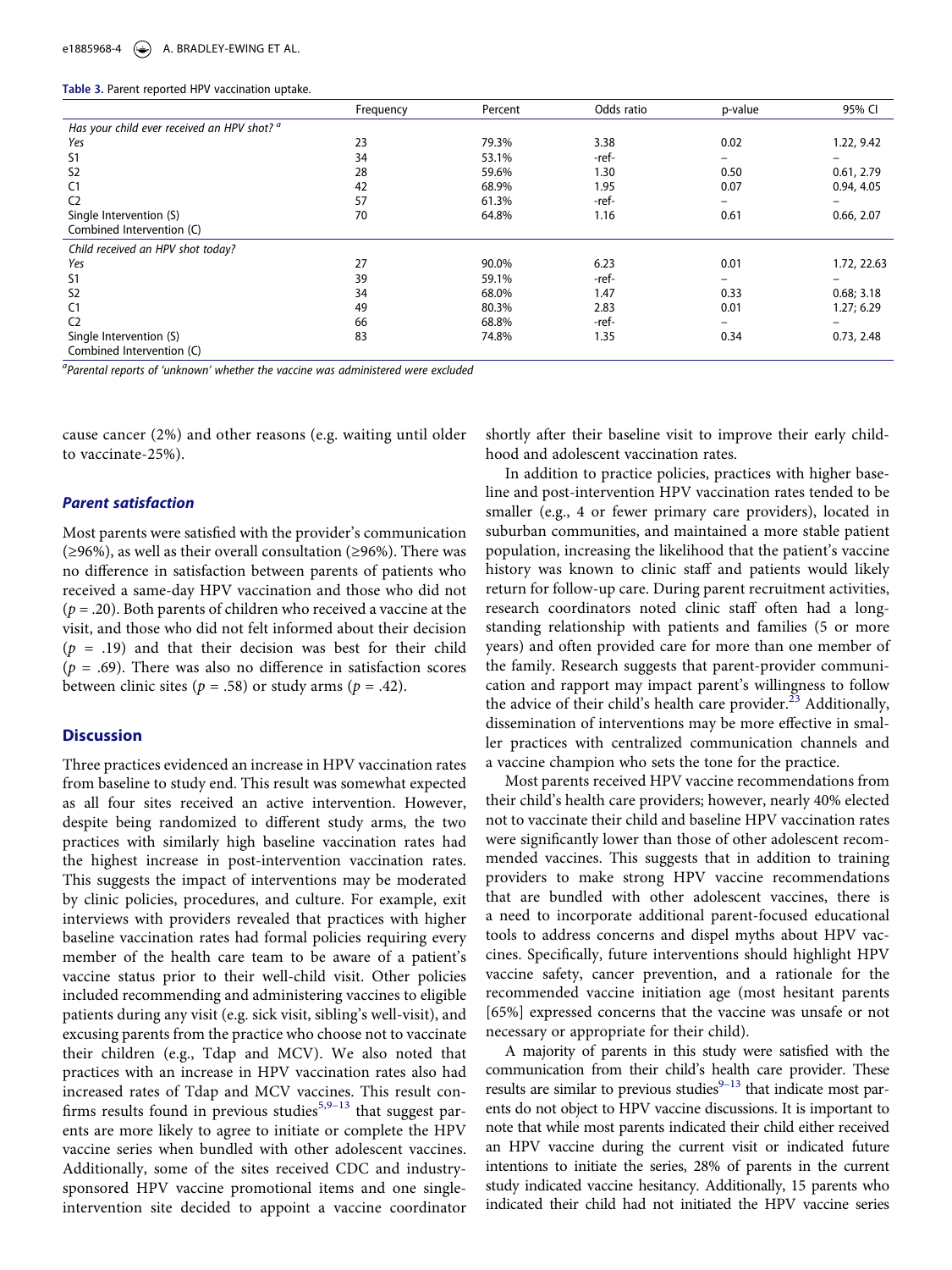during the current visit reported their child would likely initiate the series within the next 12 months. The median age of these children was 12, raising the possibility that some parents may still prefer to delay HPV vaccination until their child is older.

#### *Limitations*

This study has several limitations. Parents were asked if they had received an HPV vaccine recommendation and their child's previous vaccine status, which is subject to recall bias. However, we attempted to mitigate this by providing the survey immediately following the current visit in which vaccines were discussed. We also do not have data on parents who declined to participate, and it is possible that their survey responses to vaccination and satisfaction with the visit may have been different than those that agreed to participate. However, a low percentage of parents (4% of those approached) declined to participate. Finally, while providers in the combined intervention arm were trained to provide a high-quality vaccine recommendation (e.g., presumptive, bundled with other vaccines and indicating a sense of urgency, cancer prevention, and importance), we did not assess whether parents received recommendations that incorporated these elements of a high-quality recommendation. This could partially contribute to the lack of statistically significant difference in vaccination rates between study arms, as previous studies suggest that parents who receive high-quality recommendations are more likely to vaccinate their child than those who receive lower quality recommendations.<sup>10</sup> It is unclear from our results if increases in vaccinations displaced other vaccinations. For example, people vaccinated at our clinics may have otherwise received vaccinations at pharmacies or other clinics. However, prior work on vaccinations using nudges has failed to identify displacement as the cause of the vaccination effect. $24$ 

#### <span id="page-7-7"></span>*Conclusion*

This study showed that parents are willing to discuss HPV vaccination with their child's health care provider and report high levels of satisfaction regardless of their vaccination decisions. This should encourage providers to initiate conversations about HPV vaccines with all their eligible patients. Additionally, clinics with a higher baseline HPV vaccination rate were more likely to increase their vaccination rates regardless of intervention arm. This suggests that the presence of a recommendation alone is not adequate to achieve high rates of vaccination, but other factors (i.e. the strength and quality of the recommendation) may impact parent's vaccine decisions. A future study will examine the impact of combining all elements of high-quality vaccine recommendations (e.g. presumptive announcement, importance, cancer prevention, urgency, & bundling) on HPV vaccination rates, parent's vaccine decisions, and visit satisfaction.

# **Acknowledgments**

This study was supported by the Masonic Cancer Alliance (2018-2020). We also acknowledge the support and contributions of the Kansas City Infectious Diseases Community Coalition Board and the Integrated Care Solutions network.

#### **Funding**

This work was supported by the Masonic Cancer Alliance.

# **Declaration of Interest Statement**

We wish to confirm that there are no known conflicts of interest associated with this publication.

#### **References**

- <span id="page-7-0"></span>1. Centers for Disease Control and Prevention Division of Cancer Prevention and Cancer Control. HPV and cancer. [accessed 2020 Jan 13]. [https://www.cdc.gov/hpv/hcp/protect](https://www.cdc.gov/hpv/hcp/protecting-patients.html) [ing-patients.html](https://www.cdc.gov/hpv/hcp/protecting-patients.html) .
- <span id="page-7-1"></span>2. Centers for Disease Control and Prevention. Cancers associated with human Papillomavirus, United States-2012-2016. USCS Data Brief, no 10. Atlanta (GA): Centers for Disease Control and Prevention, US Department of Health and Human Services; [2019](#page-3-4) [accessed 2020 Jan 13] [https://www.](https://www.cdc.gov/cancer/uscs/about/data-briefs/no10-hpv-assoc-cancers-UnitedStates-2012-2016.htm) [cdc.gov/cancer/uscs/about/data-briefs/no10-hpv-assoc-cancers](https://www.cdc.gov/cancer/uscs/about/data-briefs/no10-hpv-assoc-cancers-UnitedStates-2012-2016.htm) [-UnitedStates-2012-2016.htm](https://www.cdc.gov/cancer/uscs/about/data-briefs/no10-hpv-assoc-cancers-UnitedStates-2012-2016.htm) .
- <span id="page-7-2"></span>3. Walker TY, Elam-Evans LD, Yankey D, Markowitz LE, Williams CL, Fredua B, Singleton JA, Stokley S. National, regional, state, and selected local area vaccination coverage among adolescents aged 13–17 years — United States, 2018. MMWR Morb Mortal Wkly Rep. [2019](#page-3-5);68(33):718–23. [accessed 2020 Jan 9]. [https://www.cdc.gov/vaccines/imz-managers/coverage/teenvax](https://www.cdc.gov/vaccines/imz-managers/coverage/teenvaxview/data-reports/hpv/trend/index.html) [view/data-reports/hpv/trend/index.html](https://www.cdc.gov/vaccines/imz-managers/coverage/teenvaxview/data-reports/hpv/trend/index.html) .
- <span id="page-7-3"></span>4. Dyda A, Shah Z, Surian D, Martin P, Coiera E, Dey A, Leask J, Dunn AG. HPV vaccine coverage in Australia and associations with HPV vaccine information exposure among Australian Twitter users. Hum Vaccin Immunother. [2019;](#page-3-6)15(7–8):1488–95. doi:[10.1080/21645515.2019.1596712](https://doi.org/10.1080/21645515.2019.1596712).
- <span id="page-7-4"></span>5. Brewer NT, Hall ME, Malo TL, Gilkey MB, Quinn B, Lathren C. Announcements versus conversations to improve HPV vaccination coverage: A randomized trial. Pediatrics. [2017;](#page-3-7)139(1): e20161764. [accessed 2017 Jan 23]. [http://pediatrics.aappublica](http://pediatrics.aappublications.org/content/139/1/e20161764.long) [tions.org/content/139/1/e20161764.long](http://pediatrics.aappublications.org/content/139/1/e20161764.long) .
- 6. Matheson EC, Derouin A, Gagliano M, Thompson JA, Blood-Siegfried J. Increasing HPV vaccination series completion rates via text message reminders. J Pediatr Health Care. 2014;28(4): e35–e39. doi:[10.1016/j.pedhc.2013.09.001](https://doi.org/10.1016/j.pedhc.2013.09.001).
- 7. Fiks AG, Grundmeier RW, Mayne S, Song L, Feemster K, Karavite D, Hughes CC, Massey J, Keren R, Bell LM, et al. Effectiveness of decision support for families, clinicians, or both on HPV vaccine receipt. Pediatrics. 2013;131(6):1114–24. doi:[10.1542/peds.2012-3122.](https://doi.org/10.1542/peds.2012-3122)
- 8. Chao C, Preciado M, SLezak J, Xu L. A randomized intervention of a reminder letter for human papillomavirus vaccine series completion. J Adolesc Health. 2015;56(1):85–90. doi:[10.1016/j.](https://doi.org/10.1016/j.jadohealth.2014.08.014) [jadohealth.2014.08.014.](https://doi.org/10.1016/j.jadohealth.2014.08.014)
- <span id="page-7-6"></span>9. Gilkey MB, Dayton AM, Moss JL, Sparks AC, Grimshaw AH, Bowling JM, Brewer NT. Increasing provision of adolescent vaccines in primary care: a randomized controlled trial. Pediatrics. [2014;](#page-6-1)134(2):e346–53. doi:[10.1542/peds.2013-4257](https://doi.org/10.1542/peds.2013-4257).
- <span id="page-7-5"></span>10. Gilkey MB, Calo WA, Moss JL, Shah PD, Marciniak MW, Brewer NT. Provider communication and HPV vaccination: the impact of recommendation quality. Vaccine. [2016](#page-3-8);34(9):1187–92. doi:[10.1016/j.vaccine.2016.01.023.](https://doi.org/10.1016/j.vaccine.2016.01.023)
- 11. Perkins RB, Zisblatt L, Legler A, Trucks E, Hanchate A, Gorin SS. Effectiveness of a provider-focused intervention to improve HPV vaccination rates in boys and girls. Vaccine. 2015;33(9):1223–29. doi:[10.1016/j.vaccine.2014.11.021.](https://doi.org/10.1016/j.vaccine.2014.11.021)
- 12. Malo TL, Gilkey MB, Hall ME, Shah PD, Brewer NT. Messages to motivate human papillomavirus vaccination: national studies of parents and physicians. Cancer Epidemiology Biomarkers & Prevention. 2016;25(10):1383–91. doi:[10.1158/1055-9965.EPI-](https://doi.org/10.1158/1055-9965.EPI-16-0224)[16-0224.](https://doi.org/10.1158/1055-9965.EPI-16-0224)